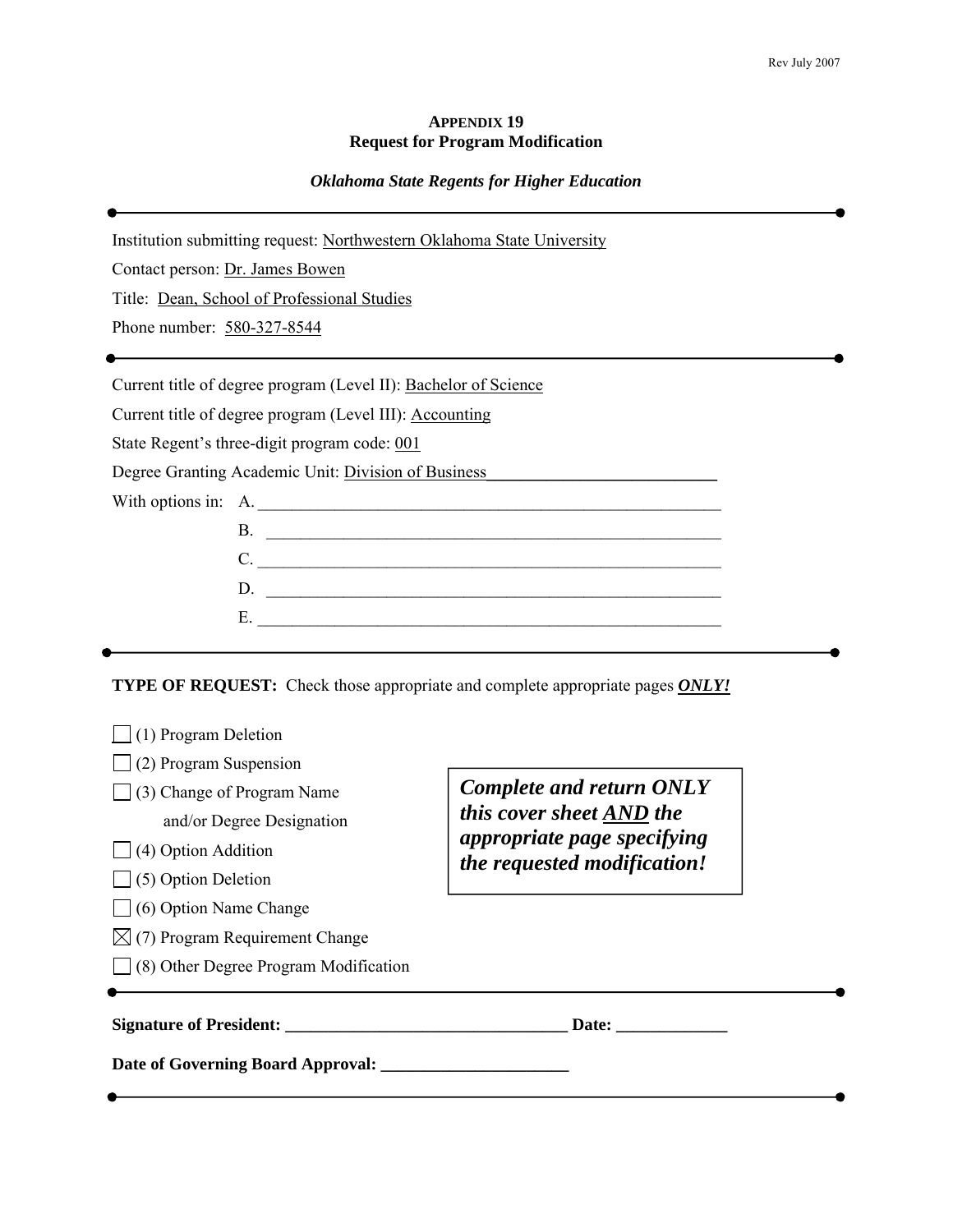# **(7) Program Requirement Change**

### *Oklahoma State Regents for Higher Education*  **REQUEST FOR PROGRAM MODIFICATION (continued)**

Institution submitting request: Northwestern Oklahoma State University

State Regents' three-digit program code and Program name of program to be modified:

#### 001 Accounting

## **(7) PROGRAM REQUIREMENT CHANGES**

| <b>TROOMINI REQUIREMENT CHANGED</b>                                                                                                                                                                                       |
|---------------------------------------------------------------------------------------------------------------------------------------------------------------------------------------------------------------------------|
| Course requirement change (change in number of core courses, electives, general education, etc.<br>$\boxtimes$<br>Changes in course prefixes that do not effect content should be reported, but do not require approval.) |
| $\boxtimes$ Degree program requirement change (i.e. prerequisites, minimum GPA for admission or other<br>admission criteria changes, graduation criteria change, etc.)                                                    |
| Total credit hours for the degree will <b>NOT</b> change.                                                                                                                                                                 |
| Total credit hours for the degree will change from to.                                                                                                                                                                    |
| Summary of changes (attach no more than one page if space provided is inadequate):                                                                                                                                        |
| Add FIN 1113 to the list of required general education course and to the list of courses which the<br>student must achieve a grade of "C" or better to be admitted for the Accounting major-minor.                        |
| $\boxtimes$ No<br>Will total number of credit hours required for the degree change<br>Yes<br>Explain                                                                                                                      |
| Attach current and proposed degree program requirements and degree program objectives (on no more<br>than three pages). Indicate the changes clearly.                                                                     |
| Will requested change require additional funds? $\boxtimes$ No<br>Yes                                                                                                                                                     |
| If yes, please specify the number of the additional costs, the source of the funds, and how they will be<br>expended (attach no more than one page if space provided is inadequate).                                      |
| Reason for requested action (attach no more than one page if space provided is inadequate):                                                                                                                               |
| The Division of Business believes that Accounting majors should understand issues of Personal Finance. Although                                                                                                           |

The Division of Business believes that Accounting majors should understand issues of Personal Finance. Although the class is a required general education class for the university, students may satisfy the university requirement with a grade of "D." The Business faculty believe that Accounting majors should at least achieve minimal mastery (grade of "C" or better) in Personal Finance. Making the class part of the required general education class would bring the class within the programs requirement that a student must achieve a grade of "C" or better on all required general education classes and a GPA of 2.5 or higher on all required general education classes and Foundation Core classes.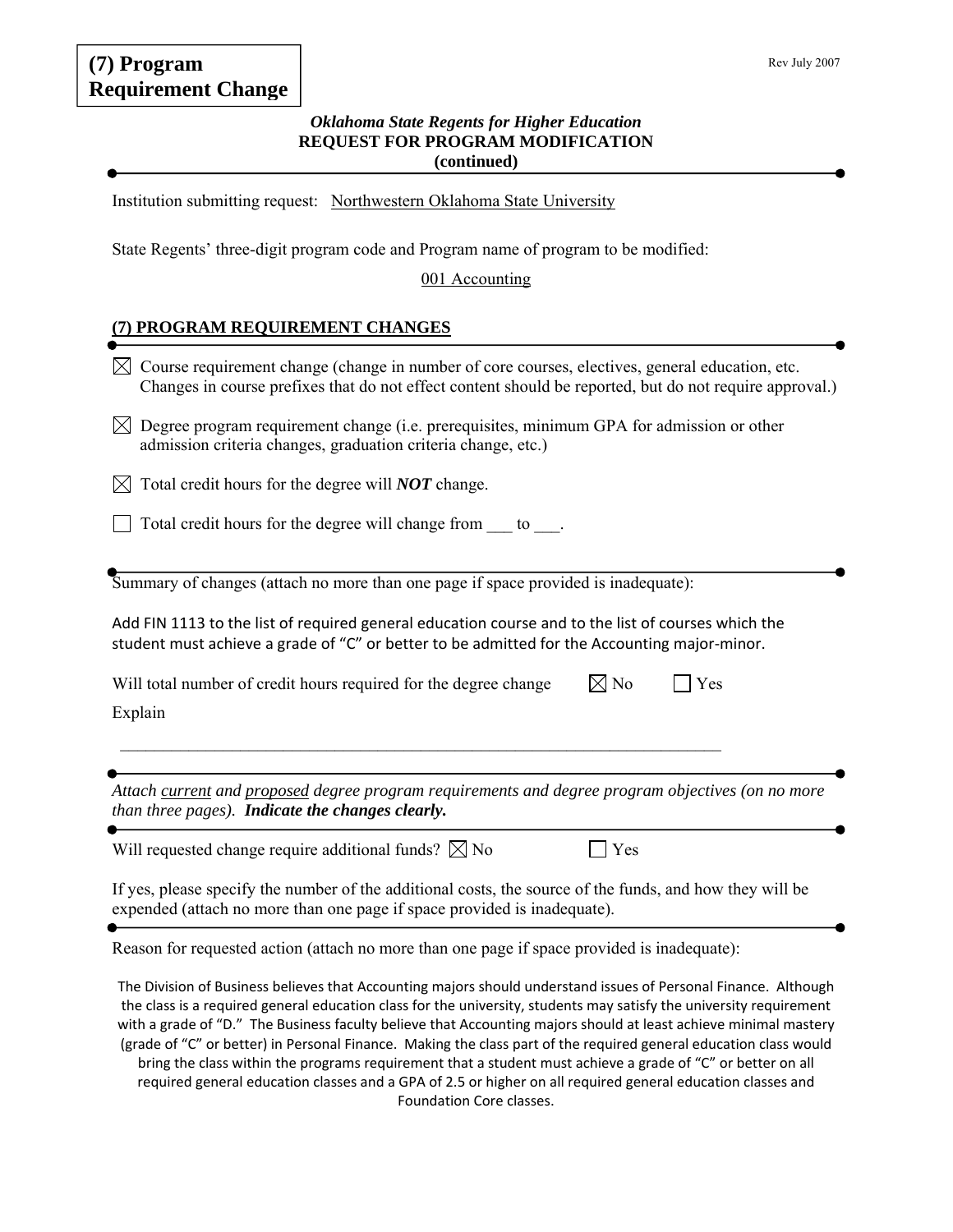# **DEGREE REQUIREMENTS BACHELOR OF SCIENCE ACCOUNTING**

| <b>Current Accounting Major Curriculum</b>                   | <b>Proposed Accounting Major Curriculum</b>                  |
|--------------------------------------------------------------|--------------------------------------------------------------|
| PROGRAM SPECIFIC GENERAL EDUCATION<br><b>REQUIREMENTS</b>    | PROGRAM SPECIFIC GENERAL EDUCATION<br><b>REQUIREMENTS</b>    |
| MATH 1513 College Algebra                                    | FIN 1113 Personal Finance                                    |
| GBUS 2033 Leadership in Business                             | MATH 1513 College Algebra                                    |
| CMSC 1103 Microcomputer Applications                         | GBUS 2033 Leadership in Business                             |
|                                                              | CMSC 1103 Microcomputer Applications                         |
| Lower-Level Business-prep courses (Foundation Core):         | Lower-Level Business-prep courses (Foundation Core):         |
|                                                              |                                                              |
|                                                              |                                                              |
|                                                              |                                                              |
|                                                              |                                                              |
| GBUS 2903 Legal Environment of Business  3                   | GBUS 2903 Legal Environment of Business  3                   |
|                                                              |                                                              |
| TOTAL Foundation Core  18                                    | TOTAL Foundation Core  18                                    |
| <b>Upper-Level Required Business courses (Business</b>       | <b>Upper-Level Required Business courses (Business</b>       |
| Core):                                                       | Core):                                                       |
|                                                              |                                                              |
|                                                              |                                                              |
| GBUS 3953 Business, Society & Government  3                  | GBUS 3953 Business, Society & Government  3                  |
|                                                              |                                                              |
| MGMT 4343 Cross-Cultural Management  3                       |                                                              |
|                                                              |                                                              |
|                                                              |                                                              |
|                                                              |                                                              |
|                                                              |                                                              |
| <b>Upper-Level Accounting Courses:</b>                       | <b>Upper-Level Accounting Courses:</b>                       |
|                                                              |                                                              |
|                                                              |                                                              |
| ACCT 3123 Governmental/Non-Profit Accounting  3              | ACCT 3123 Governmental/Non-Profit Accounting  3              |
|                                                              |                                                              |
|                                                              |                                                              |
| ACCT 3923 Advanced Business Law/Ethics  3                    | ACCT 3923 Advanced Business Law/Ethics  3                    |
|                                                              |                                                              |
|                                                              |                                                              |
|                                                              |                                                              |
| Upper-level Accounting electives* 3                          | Upper-level Accounting electives* 3                          |
| TOTAL Upper-Level Accounting  30                             | TOTAL Upper-Level Accounting  30                             |
| The following are the requirements for full admission to the | The following are the requirements for full admission to the |
| major:                                                       | major:                                                       |
| Students must have completed ENGL 1113, ENGL 1213,           | Students must have completed FIN 1113, ENGL 1113,            |
| SCOM 1113, MATH 1513, GBUS 2033, and CMSC 1103               | ENGL 1213, SCOM 1113, MATH 1513, GBUS 2033, and              |
| with grades of "C" or better.                                | CMSC 1103 with grades of "C" or better.                      |
| Students must have completed all of the classes in the       | Students must have completed all of the classes in the       |
| Foundation Core with a grade of "C" or better.               | Foundation Core with a grade of "C" or better.               |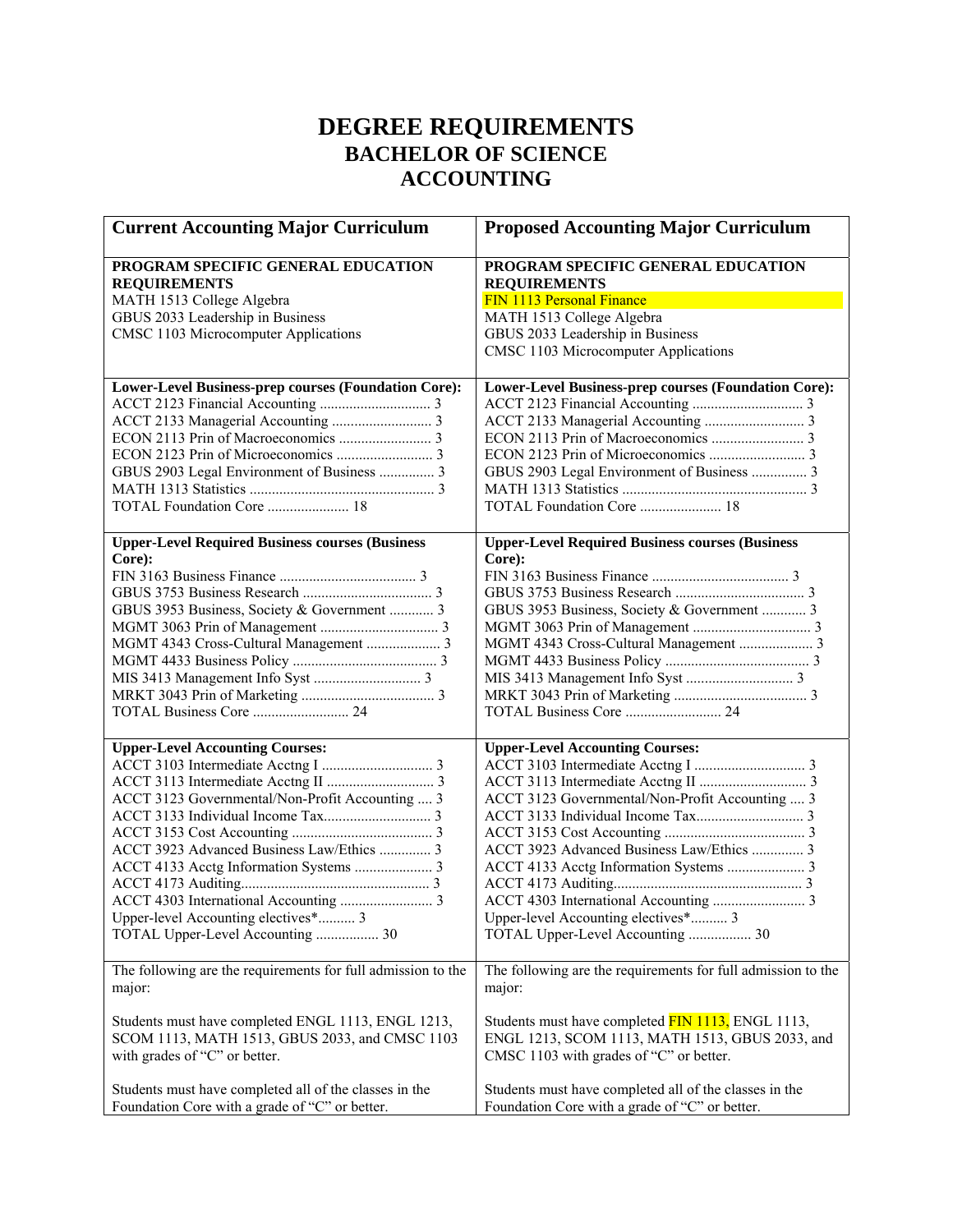| Students must have an overall G.P.A. of 2.50 or better in | Students must have an overall G.P.A. of 2.50 or better in  |
|-----------------------------------------------------------|------------------------------------------------------------|
| the Foundation Core and Program Specific General          | the Foundation Core and Program Specific General           |
| Education courses combined.                               | Education courses combined.                                |
| Students must have a cumulative G.P.A. of 2.50 or better  | Students must have a cumulative G.P.A. of $2.50$ or better |
| for all coursework taken to date.                         | for all coursework taken to date.                          |

 $\Gamma$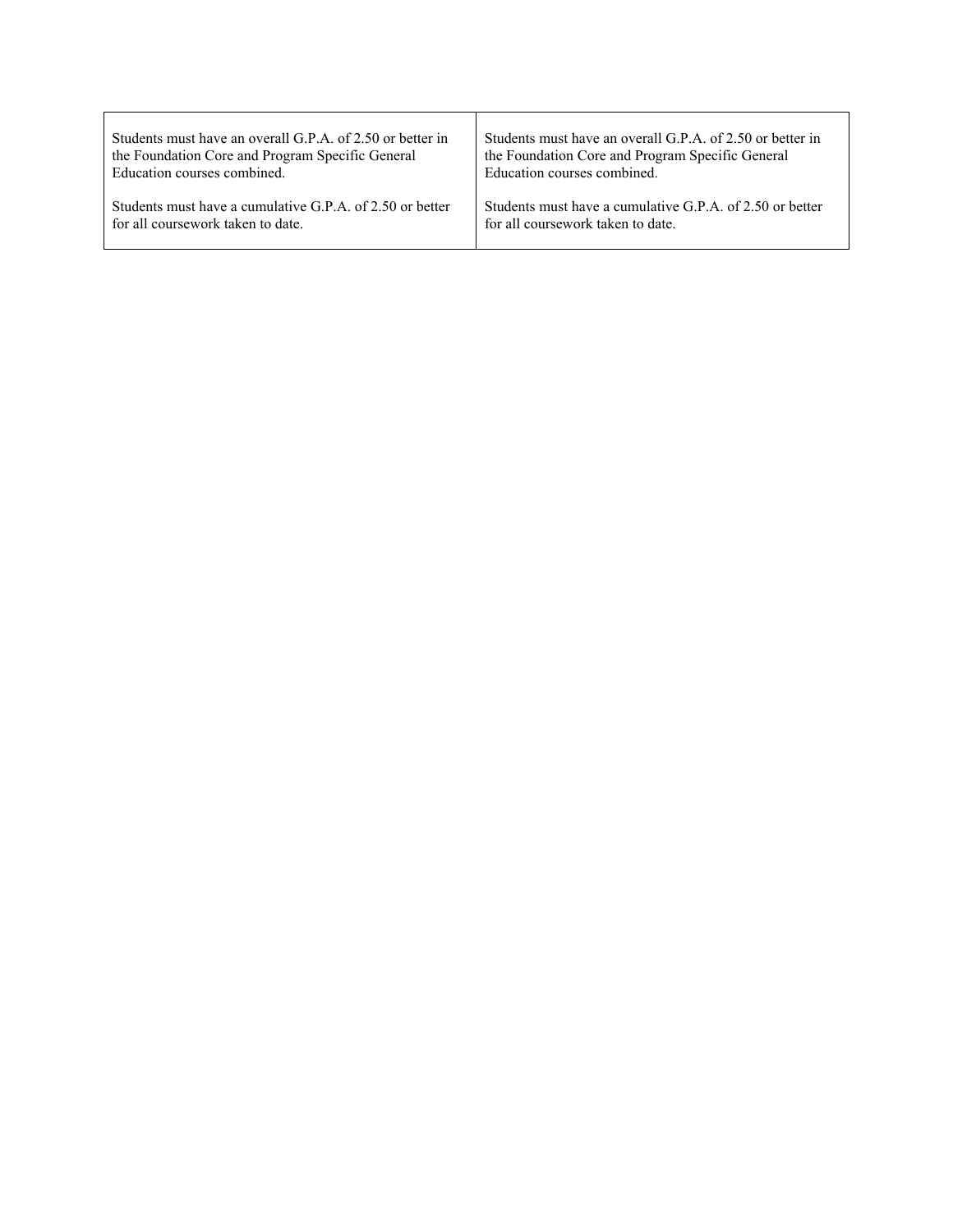#### **Request for Program Modification**

#### *Oklahoma State Regents for Higher Education*

Institution submitting request: Northwestern Oklahoma State University

Contact person: Dr. James Bowen

Title: Dean, School of Professional Studies

Phone number: 580-327-8544

Current title of degree program (Level II): Bachelor of Science

Current title of degree program (Level III): Business Administration

State Regent's three-digit program code: 007

Degree Granting Academic Unit: Division of Business\_\_\_\_\_\_\_\_\_\_\_\_\_\_\_\_\_\_\_\_\_\_\_\_\_\_\_\_\_

With options in: A.

| $\mathcal{L}^{\mathcal{L}}$ and the contract of the contract of the contract of the contract of the contract of the contract of the contract of the contract of the contract of the contract of the contract of the contract of the contr |
|-------------------------------------------------------------------------------------------------------------------------------------------------------------------------------------------------------------------------------------------|
|                                                                                                                                                                                                                                           |
|                                                                                                                                                                                                                                           |

**TYPE OF REQUEST:** Check those appropriate and complete appropriate pages *ONLY!*

| (1) Program Deletion                         |                                                            |  |
|----------------------------------------------|------------------------------------------------------------|--|
| (2) Program Suspension                       |                                                            |  |
| (3) Change of Program Name                   | <b>Complete and return ONLY</b>                            |  |
| and/or Degree Designation                    | this cover sheet AND the                                   |  |
| (4) Option Addition                          | appropriate page specifying<br>the requested modification! |  |
| $\Box$ (5) Option Deletion                   |                                                            |  |
| $\bigcup$ (6) Option Name Change             |                                                            |  |
| $\boxtimes$ (7) Program Requirement Change   |                                                            |  |
| $\Box$ (8) Other Degree Program Modification |                                                            |  |
|                                              |                                                            |  |
| <b>Signature of President:</b>               | Date:                                                      |  |
| Date of Governing Board Approval:            |                                                            |  |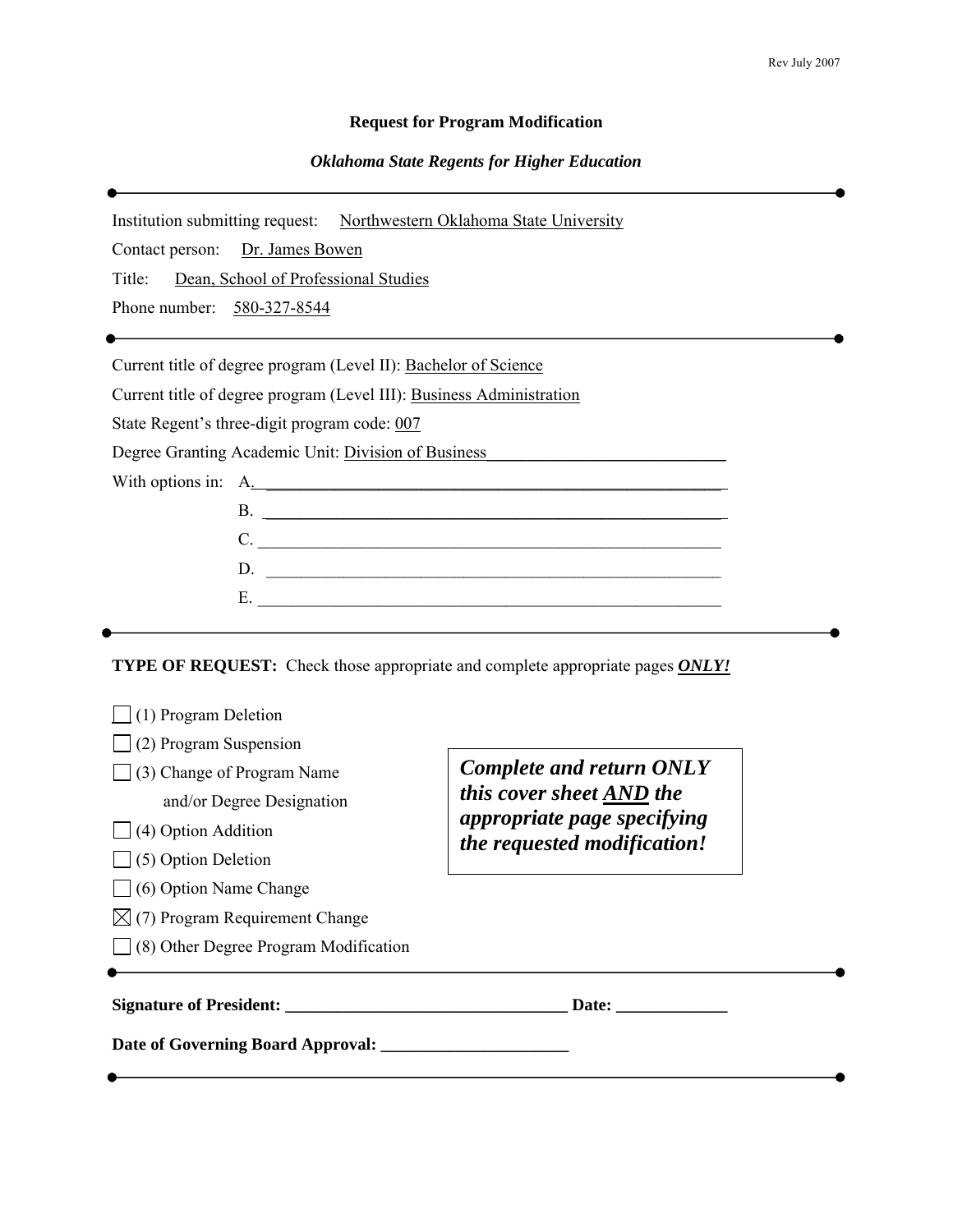# **(7) Program Requirement Change**

### *Oklahoma State Regents for Higher Education*  **REQUEST FOR PROGRAM MODIFICATION (continued)**

Institution submitting request: Northwestern Oklahoma State University

State Regents' three-digit program code and Program name of program to be modified:

007 Business Administration

## **(7) PROGRAM REQUIREMENT CHANGES**

| Course requirement change (change in number of core courses, electives, general education, etc.<br>$\bowtie$<br>Changes in course prefixes that do not effect content should be reported, but do not require approval.)                                                                                                                       |
|-----------------------------------------------------------------------------------------------------------------------------------------------------------------------------------------------------------------------------------------------------------------------------------------------------------------------------------------------|
| Degree program requirement change (i.e. prerequisites, minimum GPA for admission or other<br>$\boxtimes$<br>admission criteria changes, graduation criteria change, etc.)                                                                                                                                                                     |
| Total credit hours for the degree will <b>NOT</b> change.<br>⊠                                                                                                                                                                                                                                                                                |
| Total credit hours for the degree will change from<br>to                                                                                                                                                                                                                                                                                      |
| Summary of changes (attach no more than one page if space provided is inadequate):                                                                                                                                                                                                                                                            |
| Add FIN 1113 to the list of required general education course and to the list of courses which the<br>student must achieve a grade of "C" or better to be admitted for the Business Administration major.                                                                                                                                     |
| $\boxtimes$ No<br>Will total number of credit hours required for the degree change<br>Yes                                                                                                                                                                                                                                                     |
| Explain:                                                                                                                                                                                                                                                                                                                                      |
|                                                                                                                                                                                                                                                                                                                                               |
| Attach current and proposed degree program requirements and degree program objectives (on no more<br>than three pages). Indicate the changes clearly.                                                                                                                                                                                         |
| Will requested change require additional funds? $\boxtimes$ No<br>Yes                                                                                                                                                                                                                                                                         |
| If yes, please specify the number of the additional costs, the source of the funds, and how they will be<br>expended (attach no more than one page if space provided is inadequate).                                                                                                                                                          |
| Reason for requested action (attach no more than one page if space provided is inadequate):                                                                                                                                                                                                                                                   |
| The Division of Business believes that Business Administration majors should understand issues of Personal<br>Finance. Although the class is a required general education class for the university, students may satisfy the<br>university requirement with a grade of "D." The Business faculty believes that Business Administration majors |

should at least achieve minimal mastery (grade of "C" or better) in Personal Finance. Making the class part of the required general education class would bring the class within the programs requirement that a student must achieve a grade of "C" or better on all required general education classes and a GPA of 2.5 or higher on all required general education classes and Foundation Core classes.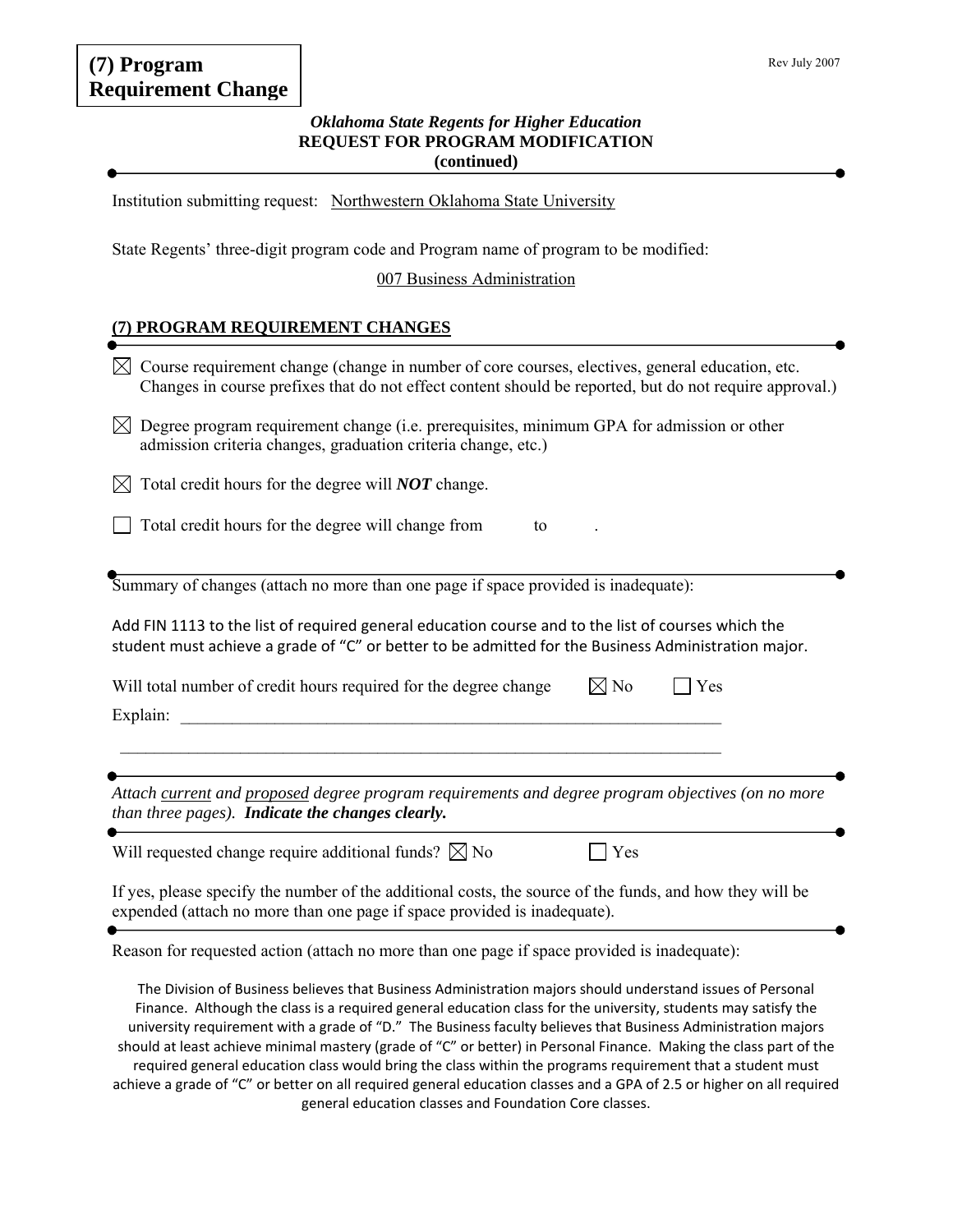# **DEGREE REQUIREMENTS BACHELOR OF SCIENCE BUSINESS ADMINISTRATION**

| <b>Current Business Administration Major</b>                     | <b>Proposed Business Administration Major</b>                            |
|------------------------------------------------------------------|--------------------------------------------------------------------------|
| <b>Curriculum</b>                                                | <b>Curriculum</b>                                                        |
|                                                                  |                                                                          |
| PROGRAM SPECIFIC GENERAL EDUCATION                               | PROGRAM SPECIFIC GENERAL EDUCATION                                       |
| <b>REQUIREMENTS</b>                                              | <b>REQUIREMENTS</b>                                                      |
| MATH 1513 College Algebra                                        | FIN 1113 Personal Finance                                                |
| GBUS 2033 Leadership in Business                                 | MATH 1513 College Algebra                                                |
| CMSC 1103 Microcomputer Applications                             | GBUS 2033 Leadership in Business<br>CMSC 1103 Microcomputer Applications |
|                                                                  |                                                                          |
| Lower-Level Business-prep courses (Foundation Core):             | Lower-Level Business-prep courses (Foundation Core):                     |
|                                                                  |                                                                          |
|                                                                  |                                                                          |
|                                                                  |                                                                          |
|                                                                  |                                                                          |
| GBUS 2903 Legal Environment of Business  3                       | GBUS 2903 Legal Environment of Business  3                               |
|                                                                  |                                                                          |
| TOTAL Foundation Core  18                                        | TOTAL Foundation Core  18                                                |
|                                                                  |                                                                          |
| <b>Upper-Level Required Business courses (Business</b><br>Core): | <b>Upper-Level Required Business courses (Business</b><br>Core):         |
|                                                                  |                                                                          |
|                                                                  |                                                                          |
| GBUS 3953 Business, Society & Government  3                      | GBUS 3953 Business, Society & Government  3                              |
|                                                                  |                                                                          |
|                                                                  | MGMT 4343 Cross-Cultural Management  3                                   |
|                                                                  |                                                                          |
|                                                                  |                                                                          |
|                                                                  |                                                                          |
|                                                                  |                                                                          |
|                                                                  |                                                                          |
| <b>Minor Requirements:</b>                                       | <b>Minor Requirements:</b>                                               |
| The student must complete one of the following minors (21)       | The student must complete one of the following minors (21)               |
| hours):                                                          | hours):                                                                  |
| Accounting                                                       | Accounting                                                               |
| <b>General Business</b>                                          | <b>General Business</b>                                                  |
| Entrepreneurship                                                 | Entrepreneurship                                                         |
| Management                                                       | Management                                                               |
| Marketing                                                        | Marketing                                                                |
| The following are the requirements for full admission to the     | The following are the requirements for full admission to the             |
| major:                                                           | major:                                                                   |
|                                                                  |                                                                          |
| Students must have completed ENGL 1113, ENGL 1213,               | Students must have completed FIN 1113, ENGL 1113,                        |
| SCOM 1113, MATH 1513, GBUS 2033, and CMSC 1103                   | ENGL 1213, SCOM 1113, MATH 1513, GBUS 2033, and                          |
| with grades of "C" or better.                                    | CMSC 1103 with grades of "C" or better.                                  |
| Students must have completed all of the classes in the           | Students must have completed all of the classes in the                   |
| Foundation Core with a grade of "C" or better.                   | Foundation Core with a grade of "C" or better.                           |
|                                                                  |                                                                          |
| Students must have an overall G.P.A. of 2.50 or better in        | Students must have an overall G.P.A. of 2.50 or better in                |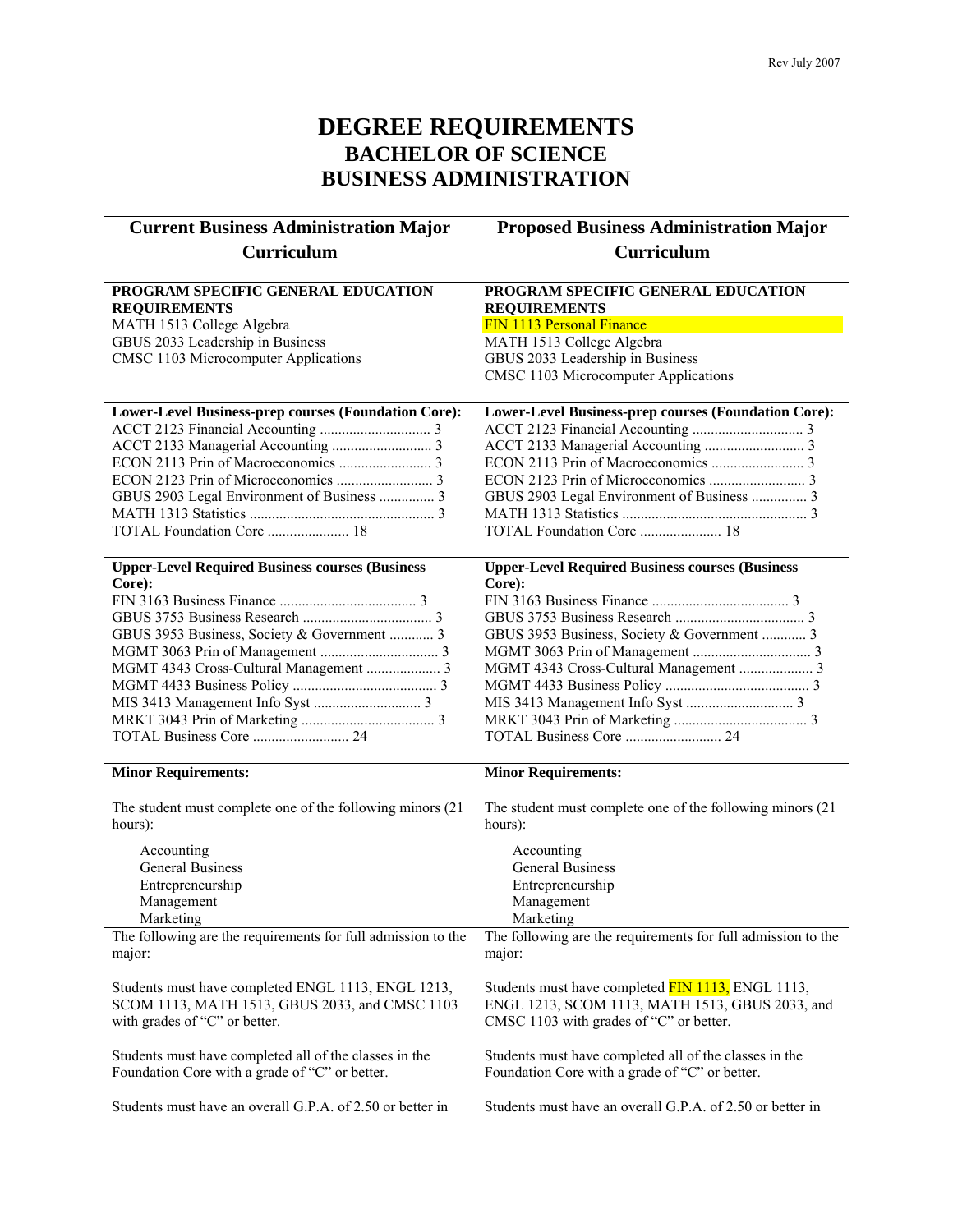| the Foundation Core and Program Specific General         | the Foundation Core and Program Specific General         |
|----------------------------------------------------------|----------------------------------------------------------|
| Education courses combined.                              | Education courses combined.                              |
| Students must have a cumulative G.P.A. of 2.50 or better | Students must have a cumulative G.P.A. of 2.50 or better |
| for all coursework taken to date.                        | for all coursework taken to date.                        |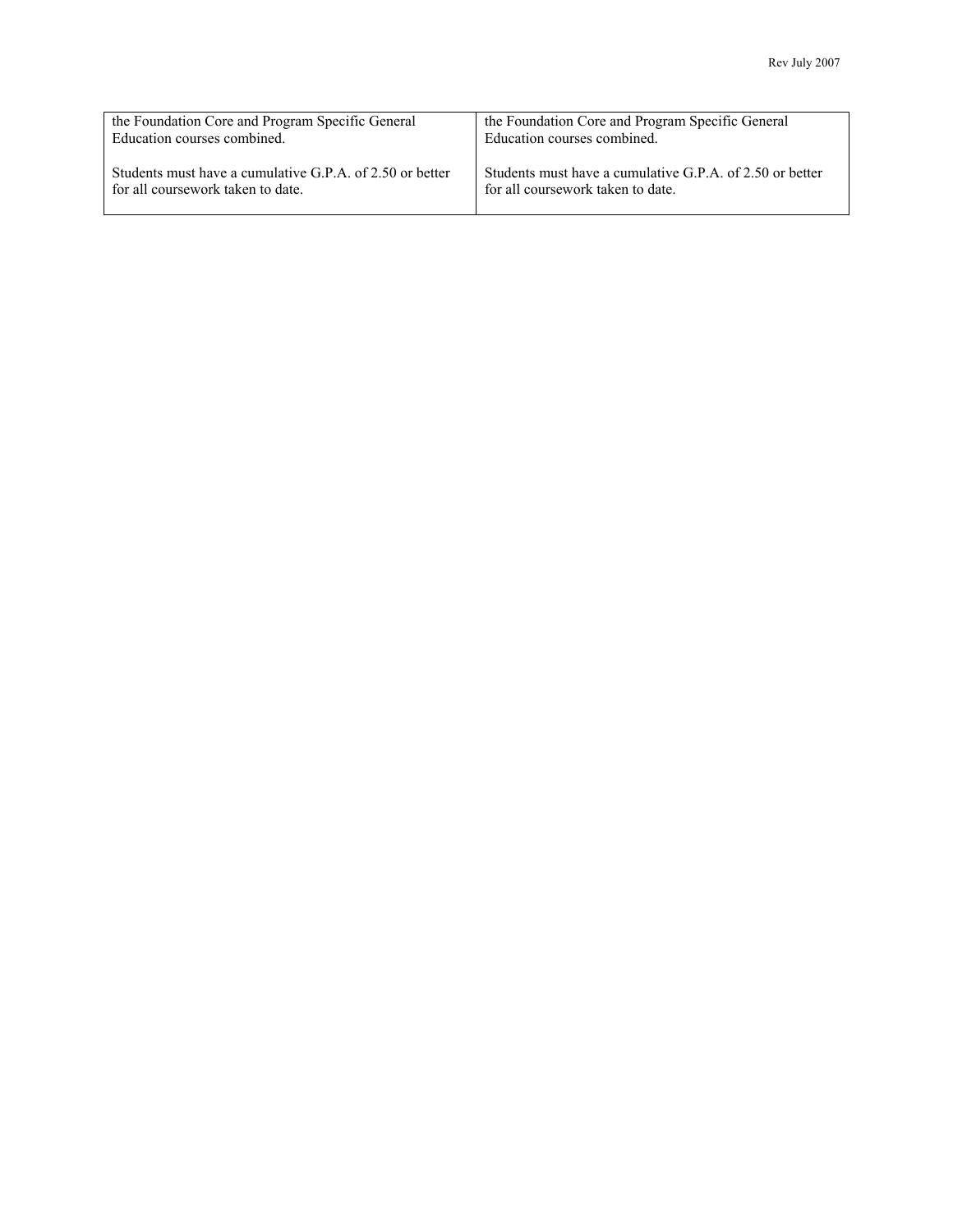## *Request for Program Modification*

## *Oklahoma State Regents for Higher Education*

| Institution submitting request: Northwestern Oklahoma State University            |                                                                                             |  |
|-----------------------------------------------------------------------------------|---------------------------------------------------------------------------------------------|--|
| Dr. James Bowen<br>Contact person:                                                |                                                                                             |  |
| Dean, School of Professional Studies<br>Title:                                    |                                                                                             |  |
| Phone number: 580-327-8544                                                        |                                                                                             |  |
|                                                                                   |                                                                                             |  |
| Current title of degree program (Level II): Bachelor of Applied Arts and Sciences |                                                                                             |  |
| Current title of degree program (Level III): Technical Management                 |                                                                                             |  |
| State Regent's three-digit program code: 064                                      |                                                                                             |  |
| Degree Granting Academic Unit: Division of Business                               |                                                                                             |  |
| With options in: A. Option 1                                                      |                                                                                             |  |
| B. Option2                                                                        |                                                                                             |  |
| C.                                                                                |                                                                                             |  |
|                                                                                   |                                                                                             |  |
|                                                                                   |                                                                                             |  |
| (1) Program Deletion<br>(2) Program Suspension                                    | <b>TYPE OF REQUEST:</b> Check those appropriate and complete appropriate pages <b>ONLY!</b> |  |
| $\Box$ (3) Change of Program Name                                                 | <b>Complete and return ONLY</b>                                                             |  |
| this cover sheet AND the<br>and/or Degree Designation                             |                                                                                             |  |
| appropriate page specifying<br>(4) Option Addition                                |                                                                                             |  |
| (5) Option Deletion                                                               | the requested modification!                                                                 |  |
| (6) Option Name Change                                                            |                                                                                             |  |
| $\boxtimes$ (7) Program Requirement Change                                        |                                                                                             |  |
| (8) Other Degree Program Modification                                             |                                                                                             |  |
|                                                                                   |                                                                                             |  |

**Signature of President: \_\_\_\_\_\_\_\_\_\_\_\_\_\_\_\_\_\_\_\_\_\_\_\_\_\_\_\_\_\_\_\_\_ Date: \_\_\_\_\_\_\_\_\_\_\_\_\_** 

**Date of Governing Board Approval: \_\_\_\_\_\_\_\_\_\_\_\_\_\_\_\_\_\_\_\_\_\_**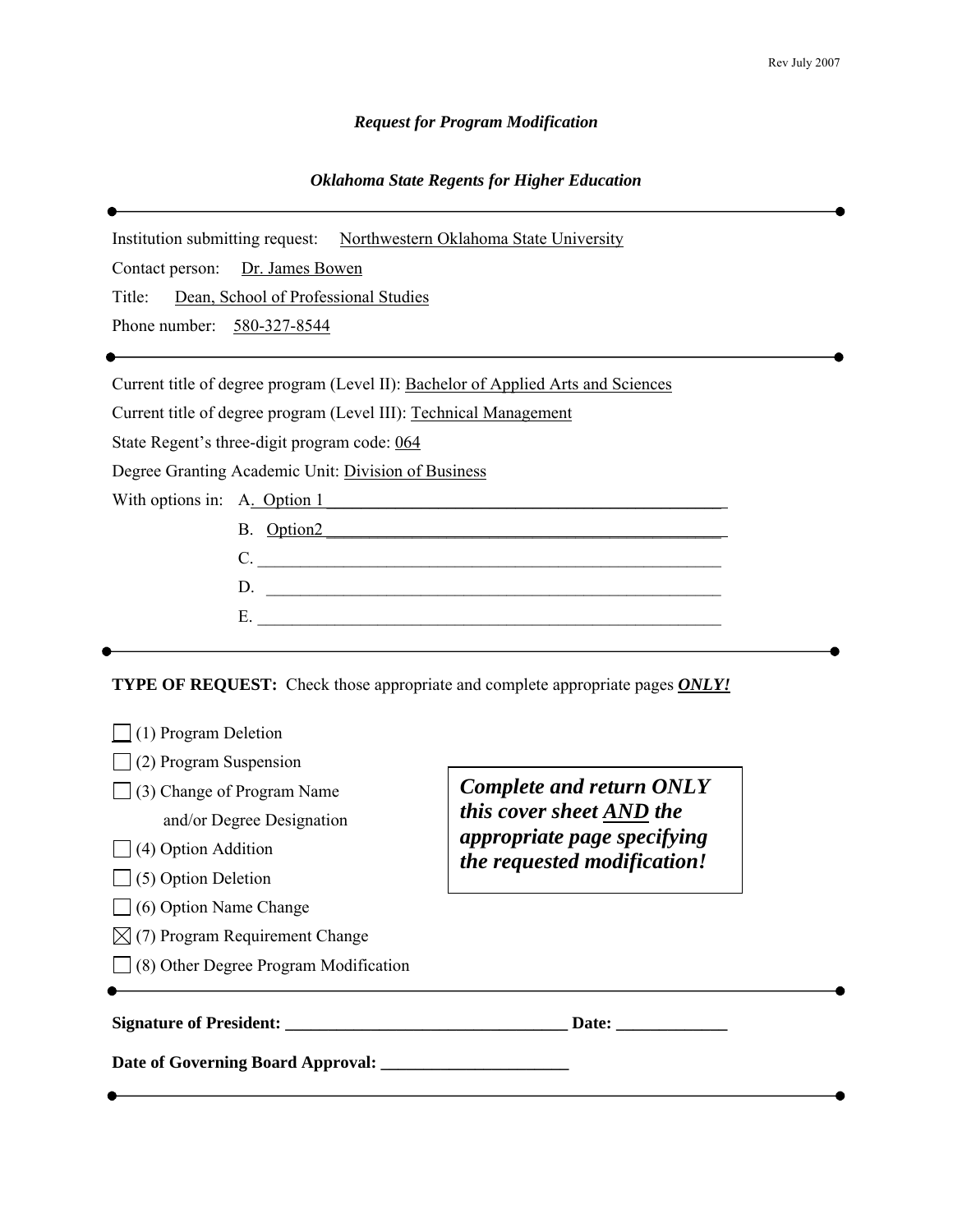# **(7) Program Requirement Change**

### *Oklahoma State Regents for Higher Education*  **REQUEST FOR PROGRAM MODIFICATION (continued)**

Institution submitting request: Northwestern Oklahoma State University

State Regents' three-digit program code and Program name of program to be modified:

### 064 Technical Management

## **(7) PROGRAM REQUIREMENT CHANGES**

| Course requirement change (change in number of core courses, electives, general education, etc.<br>Changes in course prefixes that do not effect content should be reported, but do not require approval.) |  |  |
|------------------------------------------------------------------------------------------------------------------------------------------------------------------------------------------------------------|--|--|
| Degree program requirement change (i.e. prerequisites, minimum GPA for admission or other<br>IХI<br>admission criteria changes, graduation criteria change, etc.)                                          |  |  |
| Total credit hours for the degree will <b>NOT</b> change.<br>IХI                                                                                                                                           |  |  |
| Total credit hours for the degree will change from<br>to                                                                                                                                                   |  |  |
| Summary of changes (attach no more than one page if space provided is inadequate):                                                                                                                         |  |  |
| (see attached)                                                                                                                                                                                             |  |  |
| Will total number of credit hours required for the degree change<br>$\boxtimes$ No<br>Yes<br>Explain:                                                                                                      |  |  |
|                                                                                                                                                                                                            |  |  |
| Attach current and proposed degree program requirements and degree program objectives (on no more<br>than three pages). Indicate the changes clearly.                                                      |  |  |
| Will requested change require additional funds? $\boxtimes$ No<br>Yes                                                                                                                                      |  |  |
| If yes, please specify the number of the additional costs, the source of the funds, and how they will be<br>expended (attach no more than one page if space provided is inadequate).                       |  |  |

Reason for requested action (attach no more than one page if space provided is inadequate):

The Division of Business is making these changes to better prepare the students to take the upper‐level Business courses required for the degree. These changes are consistent with the required general education classes that all Business Administration and Accounting majors are required to take.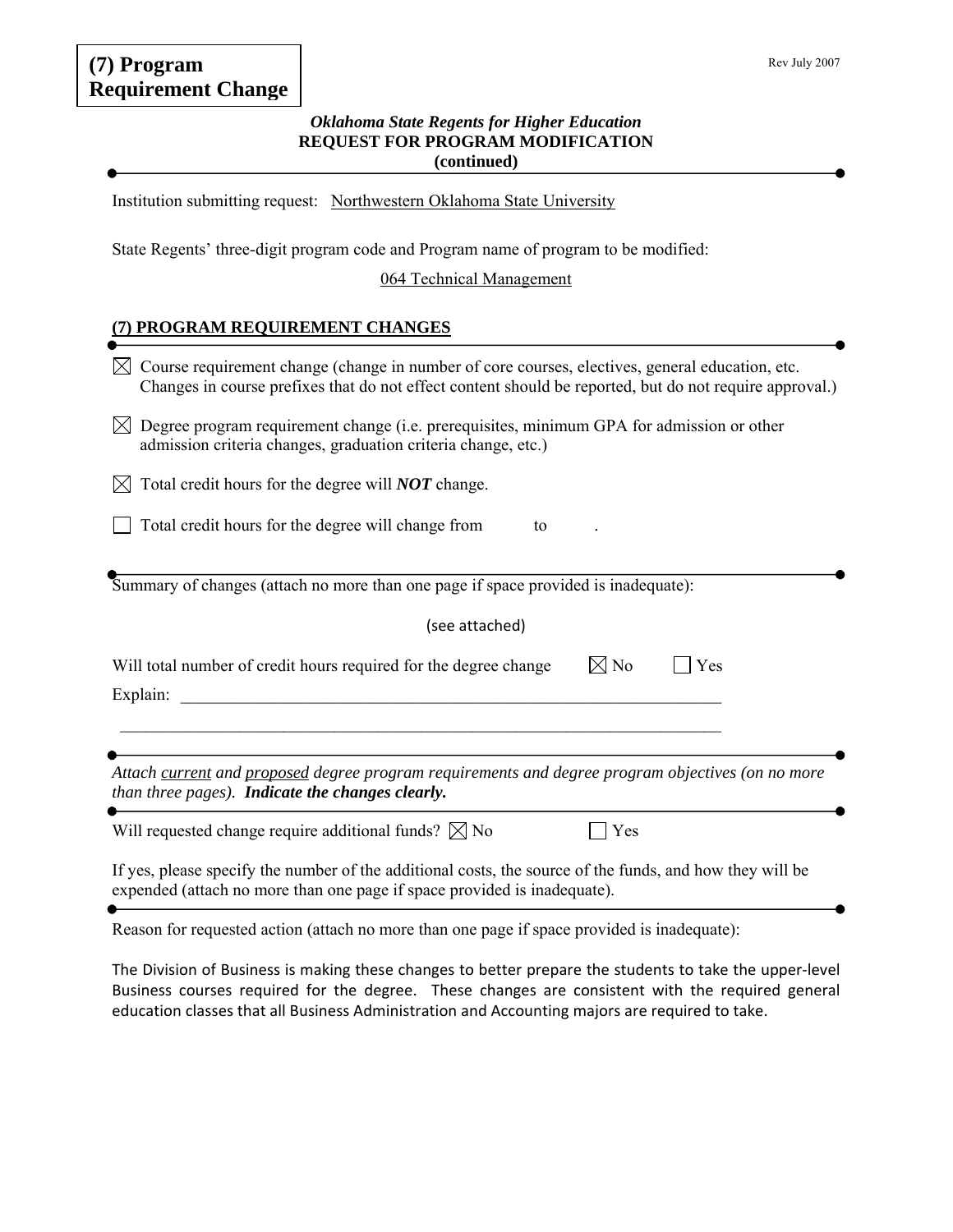## SUMMARY OF BUSINESS ADMINISTRATION PROGRAM CHANGES

- i. Designate ECON 2113 *Macroeconomics* and ECON 2123 *Microeconomics* as required general education classes – The Economics classes are prerequisites to FIN 3013 and MGMT 4433.
- ii. Designate MATH 1513 *College Algebra* as a required general education class MATH 1513 is necessary to prepare students to be successful in the upper-level Business classes. It is a required general education class for the Accounting and Business Administration majors.
- iii. Include MATH 1313 *Statistics* in the Technical Management Core MATH 1313 is necessary to prepare students to be successful in the upper-level Business classes. It is a required class for the Accounting and Business Administration majors.
- iv. Increase the required number of upper-level directed electives from 11 to 12 All Business classes are three credit hours in length. Therefore it is more accurate to require the students to take 12 hours in upper-level electives rather than 11 hours.
- v. Increase the total number of hours required in the Technical Management Core from 41 to 45 The change reflects the addition of MATH 1313 and the additional hour of upper-level electives.
- vi. To assure that the students have 40 hours of upper-level coursework, at least three hours of general education and six hours of free electives must be upper-level courses.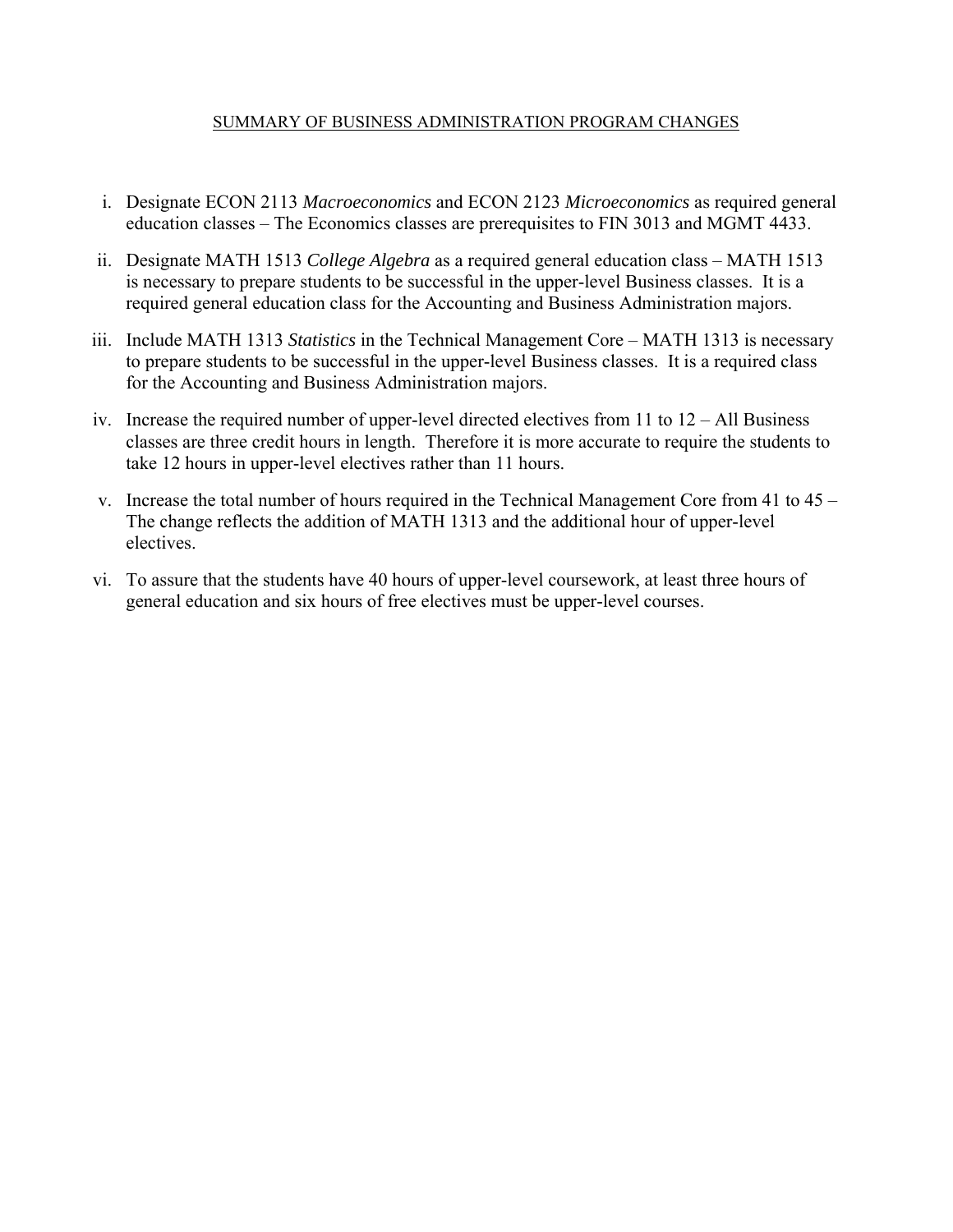## **TECHNICAL MANAGEMENT Major B.A.A.S. Degree OPTION 1**

| <b>Current Technical Management Curriculum</b>                          | Proposed Technical Management Curriculum                                |
|-------------------------------------------------------------------------|-------------------------------------------------------------------------|
| <b>GENERAL EDUCATION </b>                                               | <b>GENERAL EDUCATION </b>                                               |
| 40-42                                                                   | 40-42                                                                   |
|                                                                         | At least 3 hours should be 3000/4000 level course                       |
|                                                                         |                                                                         |
| hour                                                                    | hour                                                                    |
| UNIV 1011 Ranger Connection                                             | UNIV 1011 Ranger Connection                                             |
| (All beginning freshman are required to enroll in freshman orientation; | (All beginning freshman are required to enroll in freshman orientation; |
| waived for students with 24 or more transfer hours.)                    | waived for students with 24 or more transfer hours.)                    |
| <b>II. COMMUNICATION AND</b>                                            | <b>II. COMMUNICATION AND</b>                                            |
| <b>HUMANITIES</b>                                                       | <b>HUMANITIES</b>                                                       |
| A. Communication ----------------------------------- 9 hours            |                                                                         |
| 1. English 1113 and English 1213 or 3513                                | 1. English 1113 and English 1213 or 3513                                |
| 2. Speech 1113                                                          | 2. Speech 1113                                                          |
|                                                                         |                                                                         |
| Selected from the following courses:                                    | Selected from the following courses:                                    |
| General Humanities 2113, 2223                                           | General Humanities 2113, 2223                                           |
| Great Books 2213                                                        | Great Books 2213                                                        |
| Introduction to Literature 2413                                         | Introduction to Literature 2413                                         |
| Introduction to Film 2423                                               | Introduction to Film 2423                                               |
| Art in Life 2432                                                        | Art in Life 2432                                                        |
| Great Films 2523                                                        | Great Films 2523                                                        |
| Music in Life 2533                                                      | Music in Life 2533                                                      |
| Philosophy in Life 2633                                                 | Philosophy in Life 2633                                                 |
| Ethics in Life 2643                                                     | Ethics in Life 2643                                                     |
| World Religions 2412                                                    | World Religions 2412                                                    |
| Literature 2543, 2653, 2773, 2883, 3403, 3413                           | Literature 2543, 2653, 2773, 2883, 3403, 3413                           |
| Theatre Appreciation HUM 2403 or TCOM 2413                              | Theatre Appreciation HUM 2403 or TCOM 2413                              |
| III. SOCIAL AND BEHAVIORAL SCIENCE  12                                  | III. SOCIAL AND BEHAVIORAL SCIENCE  12                                  |
| hours                                                                   | hours                                                                   |
| A. American History Survey 1483 or 1493                                 | A. American History Survey 1483 or 1493                                 |
| B. Political Science 1113                                               | B. Political Science 1113                                               |
| C. Psychology 1113 or Sociology 1113 or                                 | C. Economics 2113 (Required General Education class)                    |
| <b>Economics 2113 or 2123</b>                                           | D. Directed Electives (3 hours)                                         |
| D. Directed Electives (3 hours)                                         | Economics 2123 (Required General Education class)                       |
| Selected from the following:                                            |                                                                         |
| Early World Civilization 1213                                           |                                                                         |
| Modern World Civilization 1223                                          |                                                                         |
| Non-Western Civilizations 1233                                          |                                                                         |
| Economics $2113$ or $2123$                                              |                                                                         |
| History (Upper Level) 3000/4000                                         |                                                                         |
| IV. MATH and NATURAL SCIENCE  14                                        | IV. MATH and NATURAL SCIENCE  14                                        |
| hours                                                                   | hours                                                                   |
| Choose ONE course from EACH of the following areas:                     | Choose ONE course from EACH of the following areas:                     |
| 1. Mathematics, but not Math 1313 or 2233                               | 1. Math 1513                                                            |
| 2. *Biological Science- any class in biology                            | 2. *Biological Science- any class in biology                            |
|                                                                         |                                                                         |
| 3. *Physical Science – any class in chemistry, physics, or              | 3. *Physical Science – any class in chemistry, physics, or              |
| physical science                                                        | physical science                                                        |
|                                                                         |                                                                         |
| *At least one of the biological or physical science classes             | *At least one of the biological or physical science classes             |
| must include a lab.                                                     | must include a lab.                                                     |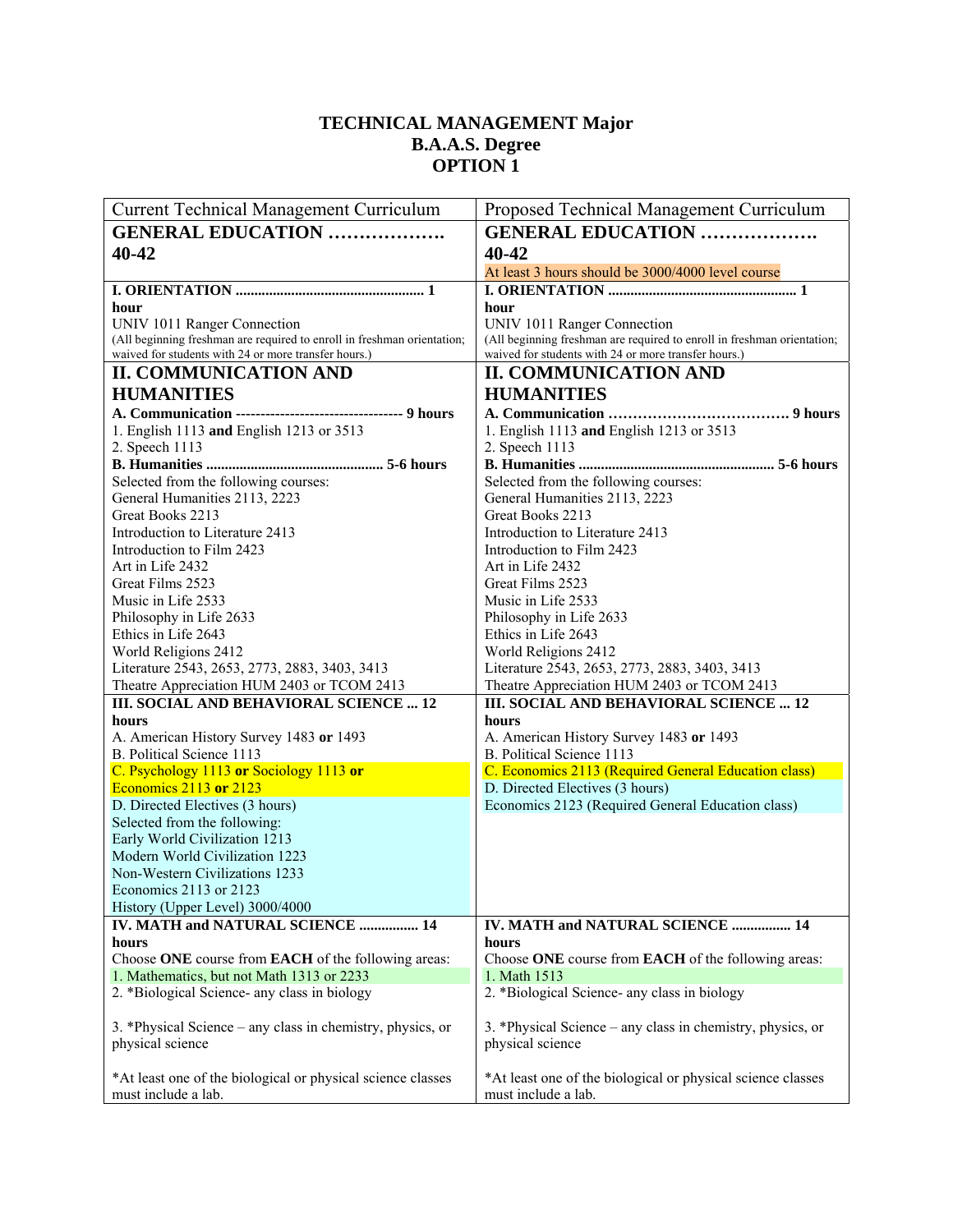| 4. Personal Finance - FIN 1113                                                                                                                                                                                                                                                                                                                                                                                                                                                                                                                                                                             | 4. Personal Finance - FIN 1113                                                                                                                                                                                                                                                                                                                                                                                                                                                                                                                                                                             |
|------------------------------------------------------------------------------------------------------------------------------------------------------------------------------------------------------------------------------------------------------------------------------------------------------------------------------------------------------------------------------------------------------------------------------------------------------------------------------------------------------------------------------------------------------------------------------------------------------------|------------------------------------------------------------------------------------------------------------------------------------------------------------------------------------------------------------------------------------------------------------------------------------------------------------------------------------------------------------------------------------------------------------------------------------------------------------------------------------------------------------------------------------------------------------------------------------------------------------|
|                                                                                                                                                                                                                                                                                                                                                                                                                                                                                                                                                                                                            |                                                                                                                                                                                                                                                                                                                                                                                                                                                                                                                                                                                                            |
|                                                                                                                                                                                                                                                                                                                                                                                                                                                                                                                                                                                                            |                                                                                                                                                                                                                                                                                                                                                                                                                                                                                                                                                                                                            |
| At least five hours must be selected from 3000/4000                                                                                                                                                                                                                                                                                                                                                                                                                                                                                                                                                        | At least six hours must be selected from 3000/4000 courses                                                                                                                                                                                                                                                                                                                                                                                                                                                                                                                                                 |
| courses and determined by student and advisor.                                                                                                                                                                                                                                                                                                                                                                                                                                                                                                                                                             | and determined by student and advisor.                                                                                                                                                                                                                                                                                                                                                                                                                                                                                                                                                                     |
|                                                                                                                                                                                                                                                                                                                                                                                                                                                                                                                                                                                                            |                                                                                                                                                                                                                                                                                                                                                                                                                                                                                                                                                                                                            |
| Credit hours determined by the type of certification<br>completed and the recommendations of the Oversight<br>Committee with approval from the chief academic officer.<br>Note: It is important that the student and advisor work<br>closely together to gear the program toward the specific<br>needs of the student. Any additional hours that are required<br>to successfully complete the degree will be determined by<br>the student and the advisor.<br>Certifications not listed below must be approved and have<br>credit recommended to the chief academic officer by the<br>Oversight Committee. | Credit hours determined by the type of certification<br>completed and the recommendations of the Oversight<br>Committee with approval from the chief academic officer.<br>Note: It is important that the student and advisor work<br>closely together to gear the program toward the specific<br>needs of the student. Any additional hours that are required<br>to successfully complete the degree will be determined by<br>the student and the advisor.<br>Certifications not listed below must be approved and have<br>credit recommended to the chief academic officer by the<br>Oversight Committee. |
| Cisco                                                                                                                                                                                                                                                                                                                                                                                                                                                                                                                                                                                                      | Cisco                                                                                                                                                                                                                                                                                                                                                                                                                                                                                                                                                                                                      |
| Comp TIA                                                                                                                                                                                                                                                                                                                                                                                                                                                                                                                                                                                                   | Comp TIA                                                                                                                                                                                                                                                                                                                                                                                                                                                                                                                                                                                                   |
| Microsoft                                                                                                                                                                                                                                                                                                                                                                                                                                                                                                                                                                                                  | Microsoft                                                                                                                                                                                                                                                                                                                                                                                                                                                                                                                                                                                                  |
| Adobe                                                                                                                                                                                                                                                                                                                                                                                                                                                                                                                                                                                                      | Adobe                                                                                                                                                                                                                                                                                                                                                                                                                                                                                                                                                                                                      |
| Certified Internet Webmaster (CIW)                                                                                                                                                                                                                                                                                                                                                                                                                                                                                                                                                                         | Certified Internet Webmaster (CIW)                                                                                                                                                                                                                                                                                                                                                                                                                                                                                                                                                                         |
| <b>IV. TECHNICAL MANAGEMENT CORE  41</b>                                                                                                                                                                                                                                                                                                                                                                                                                                                                                                                                                                   | <b>IV. TECHNICAL MANAGEMENT CORE  45</b>                                                                                                                                                                                                                                                                                                                                                                                                                                                                                                                                                                   |
|                                                                                                                                                                                                                                                                                                                                                                                                                                                                                                                                                                                                            |                                                                                                                                                                                                                                                                                                                                                                                                                                                                                                                                                                                                            |
|                                                                                                                                                                                                                                                                                                                                                                                                                                                                                                                                                                                                            |                                                                                                                                                                                                                                                                                                                                                                                                                                                                                                                                                                                                            |
| GBUS 2903 Legal Environment of Business 3                                                                                                                                                                                                                                                                                                                                                                                                                                                                                                                                                                  | GBUS 2903 Legal Environment of Business 3                                                                                                                                                                                                                                                                                                                                                                                                                                                                                                                                                                  |
|                                                                                                                                                                                                                                                                                                                                                                                                                                                                                                                                                                                                            |                                                                                                                                                                                                                                                                                                                                                                                                                                                                                                                                                                                                            |
|                                                                                                                                                                                                                                                                                                                                                                                                                                                                                                                                                                                                            |                                                                                                                                                                                                                                                                                                                                                                                                                                                                                                                                                                                                            |
| MGMT 3063 Principles of Management 3                                                                                                                                                                                                                                                                                                                                                                                                                                                                                                                                                                       | MGMT 3063 Principles of Management 3                                                                                                                                                                                                                                                                                                                                                                                                                                                                                                                                                                       |
| MGMT 3433 Organizational Behavior 3                                                                                                                                                                                                                                                                                                                                                                                                                                                                                                                                                                        |                                                                                                                                                                                                                                                                                                                                                                                                                                                                                                                                                                                                            |
|                                                                                                                                                                                                                                                                                                                                                                                                                                                                                                                                                                                                            |                                                                                                                                                                                                                                                                                                                                                                                                                                                                                                                                                                                                            |
| MIS 3413 Management Information Systems 3                                                                                                                                                                                                                                                                                                                                                                                                                                                                                                                                                                  |                                                                                                                                                                                                                                                                                                                                                                                                                                                                                                                                                                                                            |
| MIS 4423 Information Systems Management  3                                                                                                                                                                                                                                                                                                                                                                                                                                                                                                                                                                 | MIS 3413 Management Information Systems 3                                                                                                                                                                                                                                                                                                                                                                                                                                                                                                                                                                  |
|                                                                                                                                                                                                                                                                                                                                                                                                                                                                                                                                                                                                            | MIS 4423 Information Systems Management  3                                                                                                                                                                                                                                                                                                                                                                                                                                                                                                                                                                 |
|                                                                                                                                                                                                                                                                                                                                                                                                                                                                                                                                                                                                            |                                                                                                                                                                                                                                                                                                                                                                                                                                                                                                                                                                                                            |
|                                                                                                                                                                                                                                                                                                                                                                                                                                                                                                                                                                                                            |                                                                                                                                                                                                                                                                                                                                                                                                                                                                                                                                                                                                            |
| <b>TOTAL HOURS FOR DEGREE </b>                                                                                                                                                                                                                                                                                                                                                                                                                                                                                                                                                                             | <b>TOTAL HOURS FOR DEGREE </b>                                                                                                                                                                                                                                                                                                                                                                                                                                                                                                                                                                             |
| 124                                                                                                                                                                                                                                                                                                                                                                                                                                                                                                                                                                                                        | 124                                                                                                                                                                                                                                                                                                                                                                                                                                                                                                                                                                                                        |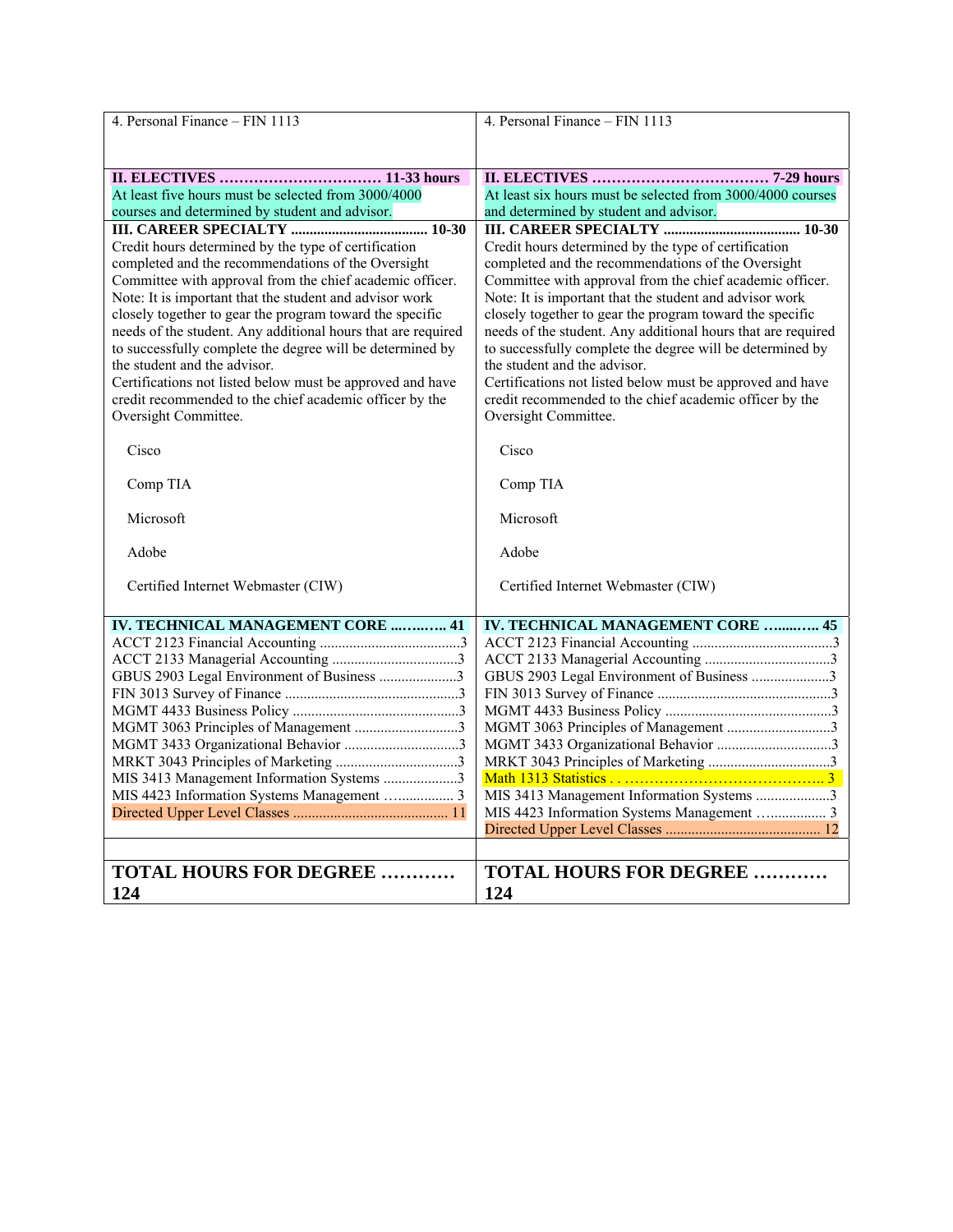## **TECHNICAL MANAGEMENT Major B.A.A.S. Degree OPTION 2**

| <b>Current Technical Management Curriculum</b>                                                                                  | Proposed Technical Management Curriculum                                                                                        |
|---------------------------------------------------------------------------------------------------------------------------------|---------------------------------------------------------------------------------------------------------------------------------|
| <b>GENERAL EDUCATION  40-41</b>                                                                                                 | <b>GENERAL EDUCATION  40-41</b>                                                                                                 |
| hours                                                                                                                           | hours At least 3 hours should be 3000/4000 level course                                                                         |
|                                                                                                                                 |                                                                                                                                 |
| UNIV 1011 Ranger Connection                                                                                                     | UNIV 1011 Ranger Connection                                                                                                     |
| (All beginning freshman are required to enroll in freshman orientation;<br>waived for students with 24 or more transfer hours.) | (All beginning freshman are required to enroll in freshman orientation;<br>waived for students with 24 or more transfer hours.) |
| <b>II. COMMUNICATION AND</b>                                                                                                    | <b>II. COMMUNICATION AND</b>                                                                                                    |
| <b>HUMANITIES</b>                                                                                                               | <b>HUMANITIES</b>                                                                                                               |
|                                                                                                                                 |                                                                                                                                 |
| 1. English 1113 and English 1213 or 3513                                                                                        | 1. English 1113 and English 1213 or 3513                                                                                        |
| 2. Speech 1113                                                                                                                  | 2. Speech 1113                                                                                                                  |
|                                                                                                                                 |                                                                                                                                 |
| Selected from the following courses:                                                                                            | Selected from the following courses:                                                                                            |
| General Humanities 2113, 2223                                                                                                   | General Humanities 2113, 2223                                                                                                   |
| Great Books 2213                                                                                                                | Great Books 2213                                                                                                                |
| Introduction to Literature 2413                                                                                                 | Introduction to Literature 2413                                                                                                 |
| Introduction to Film 2423                                                                                                       | Introduction to Film 2423                                                                                                       |
| Art in Life 2432<br>Great Films 2523                                                                                            | Art in Life 2432<br>Great Films 2523                                                                                            |
| Music in Life 2533                                                                                                              | Music in Life 2533                                                                                                              |
| Philosophy in Life 2633                                                                                                         | Philosophy in Life 2633                                                                                                         |
| Ethics in Life 2643                                                                                                             | Ethics in Life 2643                                                                                                             |
| World Religions 2412                                                                                                            | World Religions 2412                                                                                                            |
| Literature 2543, 2653, 2773, 2883, 3403, 3413                                                                                   | Literature 2543, 2653, 2773, 2883, 3403, 3413                                                                                   |
| Theatre Appreciation HUM 2403 or TCOM 2413                                                                                      | Theatre Appreciation HUM 2403 or TCOM 2413                                                                                      |
|                                                                                                                                 |                                                                                                                                 |
| <b>III. SOCIAL AND BEHAVIORAL SCIENCE -12 hours</b>                                                                             | <b>III. SOCIAL AND BEHAVIORAL SCIENCE -12 hours</b>                                                                             |
| A. American History Survey 1483 or 1493                                                                                         | A. American History Survey 1483 or 1493                                                                                         |
| B. Political Science 1113                                                                                                       | B. Political Science 1113                                                                                                       |
| C. Psychology 1113 or Sociology 1113 or                                                                                         | C. Economics 2113 (Required General Education class)                                                                            |
| Economics 2113 or 2123                                                                                                          | D. Directed Electives (3 hours)                                                                                                 |
| D. Directed Electives (3 hours)                                                                                                 | Economics 2123 (Required General Education class)                                                                               |
| Selected from the following:<br>Early World Civilization 1213                                                                   |                                                                                                                                 |
| Modern World Civilization 1223                                                                                                  |                                                                                                                                 |
| Non-Western Civilizations 1233                                                                                                  |                                                                                                                                 |
| Economics 2113 or 2123                                                                                                          |                                                                                                                                 |
| History (Upper Level) 3000/4000                                                                                                 |                                                                                                                                 |
| IV. MATH and NATURAL SCIENCE  14 hours                                                                                          | IV. MATH and NATURAL SCIENCE  14 hours                                                                                          |
| Choose ONE course from EACH of the following areas:                                                                             | Choose ONE course from EACH of the following areas:                                                                             |
| 1. Mathematics, but not Math 1313 or 2233                                                                                       | 1. Math 1513                                                                                                                    |
| 2. *Biological Science- any class in biology                                                                                    | 2. *Biological Science- any class in biology                                                                                    |
| 3. *Physical Science – any class in chemistry, physics, or                                                                      | 3. *Physical Science – any class in chemistry, physics, or                                                                      |
| physical science                                                                                                                | physical science                                                                                                                |
|                                                                                                                                 |                                                                                                                                 |
| *At least one of the biological or physical science classes                                                                     | *At least one of the biological or physical science classes                                                                     |
| must include a lab.                                                                                                             | must include a lab.                                                                                                             |
| 4. Personal Finance - FIN 1113                                                                                                  | 4. Personal Finance - FIN 1113                                                                                                  |